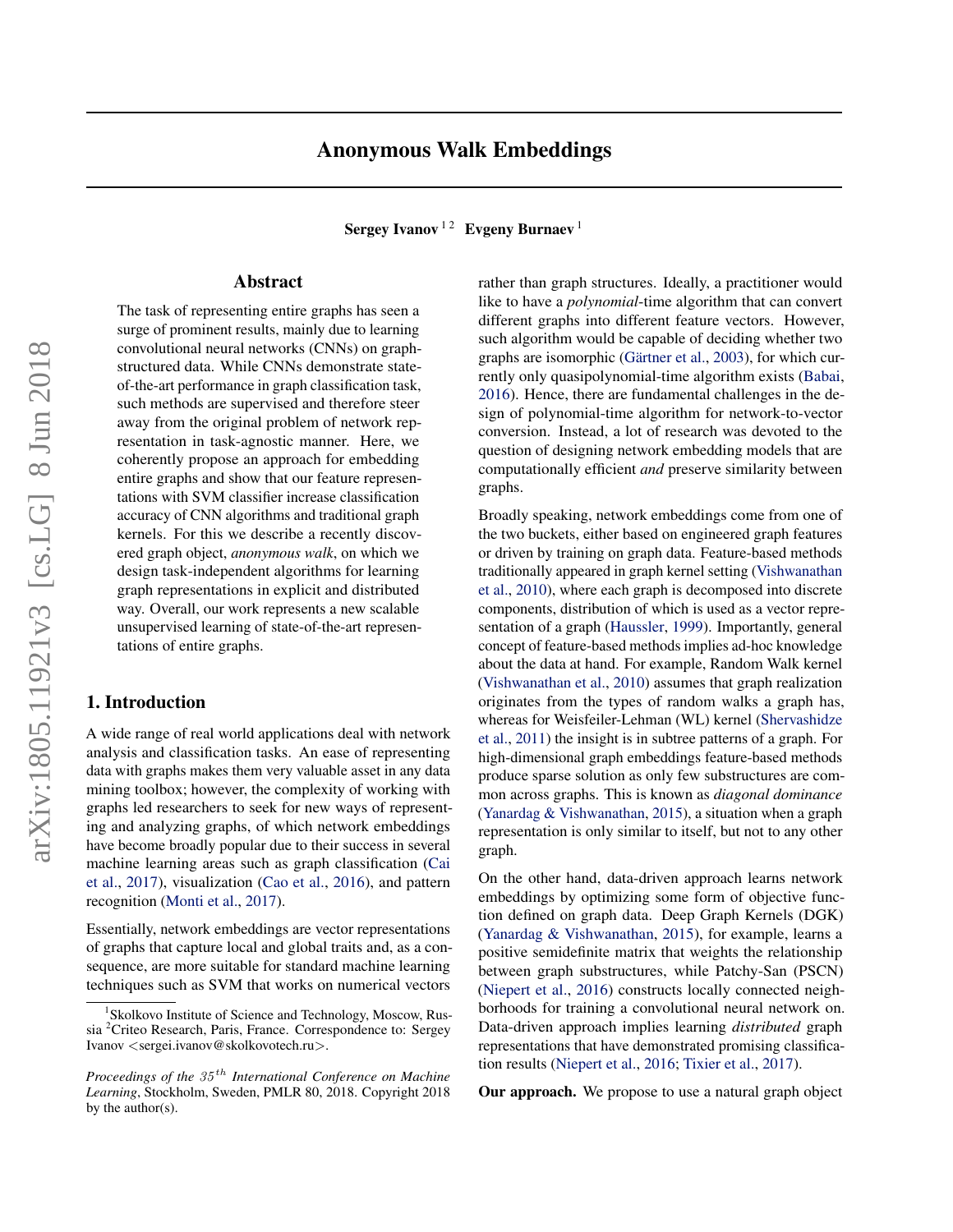<span id="page-1-0"></span>named *anonymous walk* as a base for learning feature-based and data-driven network embeddings. Recent discovery [\(Micali & Allen Zhu,](#page-8-0) [2016\)](#page-8-0) has shown that anonymous walks provide characteristic graph traits and are capable to reconstruct network proximity of a node *exactly*. In particular, distribution of anonymous walks starting at node  $u$  is sufficient for reconstruction of a subgraph induced by all vertices within a fixed distance from  $u$ ; and such distribution uniquely determines underlying Markov processes from  $u$ , i.e. no two different subgraphs exist having the same distribution of anonymous walks. This implies that two graphs with similar distributions of anonymous walks should be topologically similar. We therefore define feature-based network embeddings on distribution of anonymous walks and show an efficient sampling approach that approximates distributions for large networks.

To overcome sparsity of feature-based methods, we design a data-driven approach that learns distributed representations on the generated corpus of anonymous walks via backpropagation, in the same vein as neural models in NLP [\(Le &](#page-8-0) [Mikolov,](#page-8-0) [2014;](#page-8-0) [Bengio et al.,](#page-8-0) [2003\)](#page-8-0). Considering anonymous walks for the same source node as co-occurring words in the sentence and graph as a collection of such sentences, the hope is that by predicting a target word in a given context of words and a document, the proposed algorithm learns semantic meaning of words and a document.

To the best of our knowledge, we are the first to introduce anonymous walks in the context of learning network representations and we highlight the following contributions:

- Based on the notion of anonymous walk, we propose feature-based network embeddings, for which we describe an efficient sampling procedure to alleviate time complexity of exact computation.
- By maximizing the likelihood of preserving network proximity of anonymous walks, we propose a scalable algorithm to learn data-driven network embeddings.
- On widely-used real datasets, we demonstrate that our network embeddings achieve state-of-the-art performance in comparison with other graph kernels and neural networks in graph classification task.

## 2. Anonymous Walks

Random walks are the sequences of nodes, where each new node is selected independently from the set of neighbors of the last node in the sequence. Normally states in a random walk correspond to a label or a global name of a node; however, for reasons described below such states could be unavailable. Yet, recently it has been shown that anonymized version of a random walk can provide a flexible way to reconstruct a network even when global names are

absent [\(Micali & Allen Zhu,](#page-8-0) [2016\)](#page-8-0). We next define a notion of anonymous walk.

**Definition 1.** Let  $s = (u_1, u_2, \dots, u_k)$  be an ordered list of elements  $u_i \in V$ . We define the positional function pos:  $(s, u_i) \mapsto q$  such that for any ordered list s =  $(u_1, u_2, \ldots, u_k)$  and an element  $u_i \in V$  it returns a list  $q = (p_1, p_2, \ldots, p_l)$  of all positions  $p_j \in \mathbb{N}$  of  $u_i$  occurrences in a list s.

For example, if  $s = (a, b, c, b, c)$ , then  $pos(s, a) = (1)$  as element a appears only on the first position and  $pos(s, b)$  =  $(2, 4).$ 

**Definition 2** (Anonymous Walk). If  $w = (v_1, v_2, \ldots, v_k)$ is a random walk, then its corresponding *anonymous walk* is the sequence of integers  $a = (f(v_1), f(v_2), \dots, f(v_k)),$ where integer  $f(v_i) =$  $\min_{p_j \in pos(w,v_i)} pos(w,v_i).$ 

We denote mapping of a random walk  $w$  to anonymous walk a by  $w \mapsto a$ .



Figure 1. An example demonstrating the concept of anonymous walk. Two different random walks 1 and 2 of the graph correspond to the *same* anonymous walk 1. A random walk 3 corresponds to *another* anonymous walk 2.

For instance, in the graph of Fig. 1 a random walk  $a \rightarrow b \rightarrow$  $c \to b \to c$  matches anonymous walk  $1 \to 2 \to 3 \to 2 \to$ 3. Likewise, another random walk  $c \to d \to b \to d \to b$ also corresponds to anonymous walk  $1 \rightarrow 2 \rightarrow 3 \rightarrow 2 \rightarrow 3$ . Conversely, another random walk  $a \rightarrow b \rightarrow a \rightarrow b \rightarrow d$ corresponds to a different anonymous walk  $1 \rightarrow 2 \rightarrow 1 \rightarrow$  $2 \rightarrow 3$ .

Intuitively, states in anonymous walk correspond to the first position of the node in a random walk and their total number equals to the number of distinct nodes in a random walk. Particular name of the state does not matter (so, for example, anonymous walk  $1 \rightarrow 2 \rightarrow 3$  would be the same as anonymous walk  $3 \rightarrow 1 \rightarrow 2$ ); however, by agreement,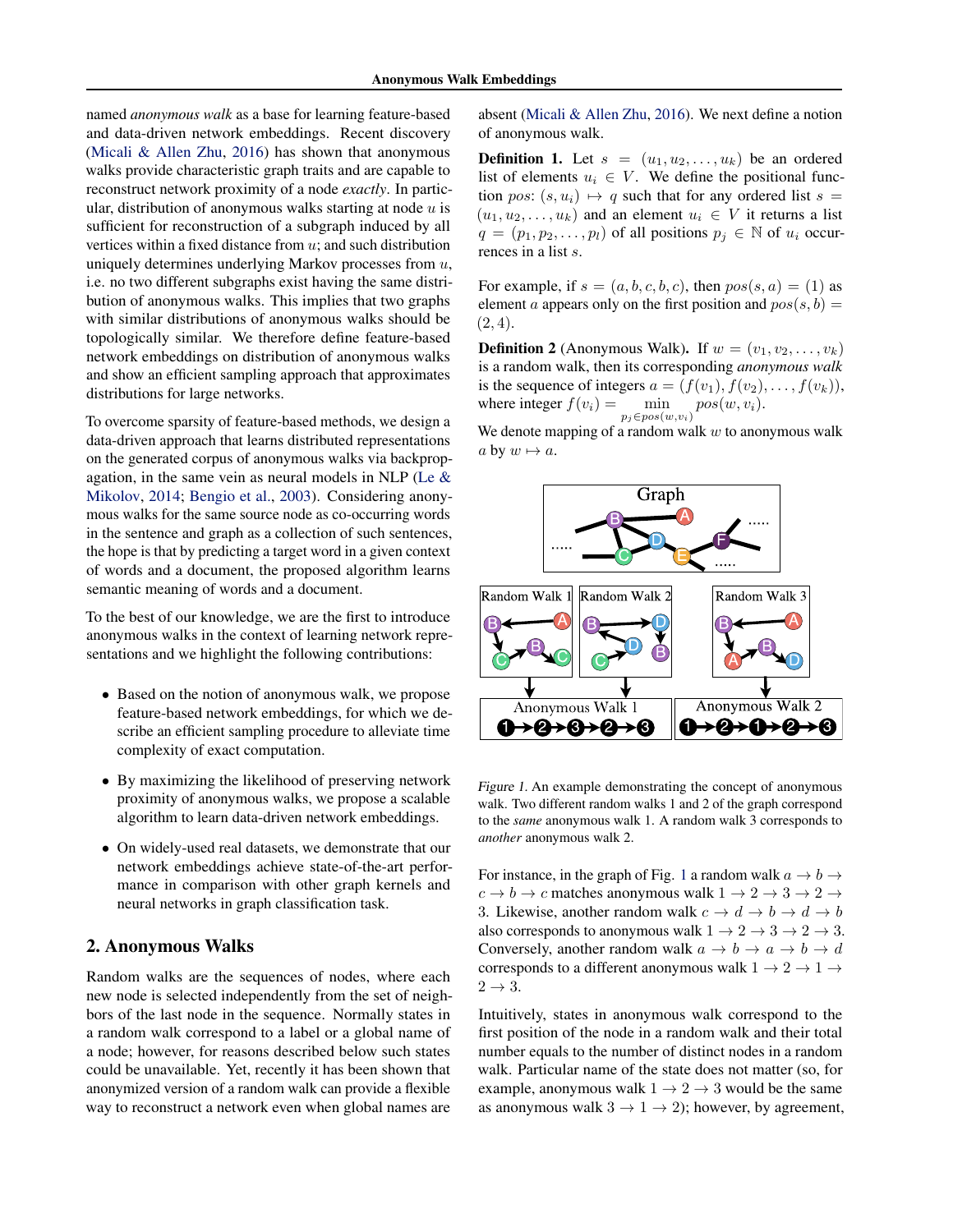<span id="page-2-0"></span>anonymous walks start from 1 and continue to name new states by incrementing the current maximum state in an anonymous walk.

Rationale. From the perspective of a single node, in the position of an observer, global topology of the network may be hidden deliberately (e.g. social networks often restrict outsiders to examine your friendships) or otherwise (e.g. newly created links in the world wide web may be yet unknown to the search engine). Nevertheless, an observer can, on his own, experiment with the network by starting a random walk from itself, passing the process to its neighbors and recording the observed states in a random walk. As global names of the nodes are not available to an observer, one way to record the states *anonymously* is by describing them by the first occurrence of a node in a random walk. Not only are such records succinct, but it is common to have privacy constraints [\(Abraham,](#page-8-0) [2012\)](#page-8-0) that would not allow to record a full description of nodes.

Somewhat remarkably, [\(Micali & Allen Zhu,](#page-8-0) [2016\)](#page-8-0) show that for a single node  $u$  in a graph  $G$ , a known distribution  $\mathfrak{D}_l$  over anonymous walks of length l is sufficient to reconstruct topology of the ball  $B(u, r)$  with the center at u and radius r, i.e. the subgraph of graph  $G$  induced by all vertices distanced at most  $r$  hops from  $u$ . For the task of learning embeddings, the topology of network is available and thus distribution of anonymous walks  $\mathfrak{D}_l$  can be computed precisely. As no two different subgraphs can have the same distribution  $\mathfrak{D}_l$ , it is useful to generalize distribution of anonymous walks from a single node to the whole network and use it as a feature representation of a graph. This idea paves the way to our feature-based network embeddings.

## 3. Algorithms

We start from discussion of leveraging anonymous walks for learning network embeddings in a feature-based manner. Inspired by empirical results we train an objective function on local neighborhoods of anonymous walks, which further improves results of classification.

#### 3.1. AWE: Feature-Based model

By definition, a weighted directed graph is a tuple  $G =$  $(V, E, \Omega)$ , where  $V = \{v_1, v_2, \ldots, v_n\}$  is a set of *n* vertices,  $E \subseteq V \times V$  is a set of edges, and  $\Omega \subset \mathbb{R}$  is a set of edge weights. Given graph G we construct a *random walk graph*  $R = (V, E, P)$  such that every edge  $e = (u, v)$  has a weight  $p_e$  equals to  $\omega_e / \sum$  $v \in N_{out}(u)$  $\omega_{(u,v)}$ , where  $N_{out}(u)$ is the set of out-neighbors of u and  $\omega_e \in \Omega$ . A random

walk  $w$  with length  $l$  on graph  $R$  is a sequence of nodes  $u_1, u_2, \ldots, u_{l+1}$ , where  $u_i \in V$ , such that a pair  $(u_i, u_{i+1})$ is selected with a probability  $p_{(u_i, u_{i+1})}$  in a random walk graph R. A probability  $p(w)$  of having a random walk w

is the total probability of choosing the edges in a random walk, i.e.  $p(w) = \prod_{e \in w} p_e$ .

According to the Definition [1,](#page-1-0) anonymous walk is a random walk, where each state is recorded by its first occurrence index in the random walk. The number of all possible anonymous walks of length  $l$  in an arbitrary graph grows exponentially with  $l$  (Figure 2). Consider an initial node  $u$ and a set of all different random walks  $W_l^u$  that start from  $u$ and have length l. These random walks correspond to a set of  $\eta$  different anonymous walks  $\mathcal{A}_l^u = (a_1^u, a_2^u, \dots, a_\eta^u)$ . A probability of seeing anonymous walk  $a_i^u$  of length l for a node *u* is  $p(a_i^u) = \sum$  $w \overline{\in} W^u_l \ w \mapsto a_i$  $p(w)$ . Aggregating probabilities

across all vertices in a graph and normalizing them by the total number of nodes  $N$ , we get the probability of choosing anonymous walk  $a_i$  in graph  $G$ :

$$
p(a_i) = \frac{1}{N} \sum_{u \in G} p(a_i^u) = \frac{1}{N} \sum_{u \in G} \sum_{\substack{w \in W_i^u \ w \mapsto a_i}} p(w).
$$



Figure 2. Y -axis is in log scale. The number of different anonymous walks increases exponentially with length of walks l.

We are now ready to define network embeddings that we name feature-based anonymous walk embeddings (AWE).

**Definition 3** (feature-based AWE). Let  $\mathcal{A}_l$  $(a_1, a_2, \ldots, a_n)$  be the set of all possible anonymous walks of length l. *Anonymous walk embedding* of a graph G is the vector  $f_G$  of size  $\eta$ , whose *i*-th component corresponds to a probability  $p(a_i)$ , of having anonymous walk  $a_i$  in a graph  $G$ :

$$
f_G = (p(a_1), p(a_2), \dots, p(a_\eta)).
$$
 (1)

Direct computation of AWE relies on the enumeration of all different random walks in graph  $G$ , which is shown below to grow exponentially with the number of steps l.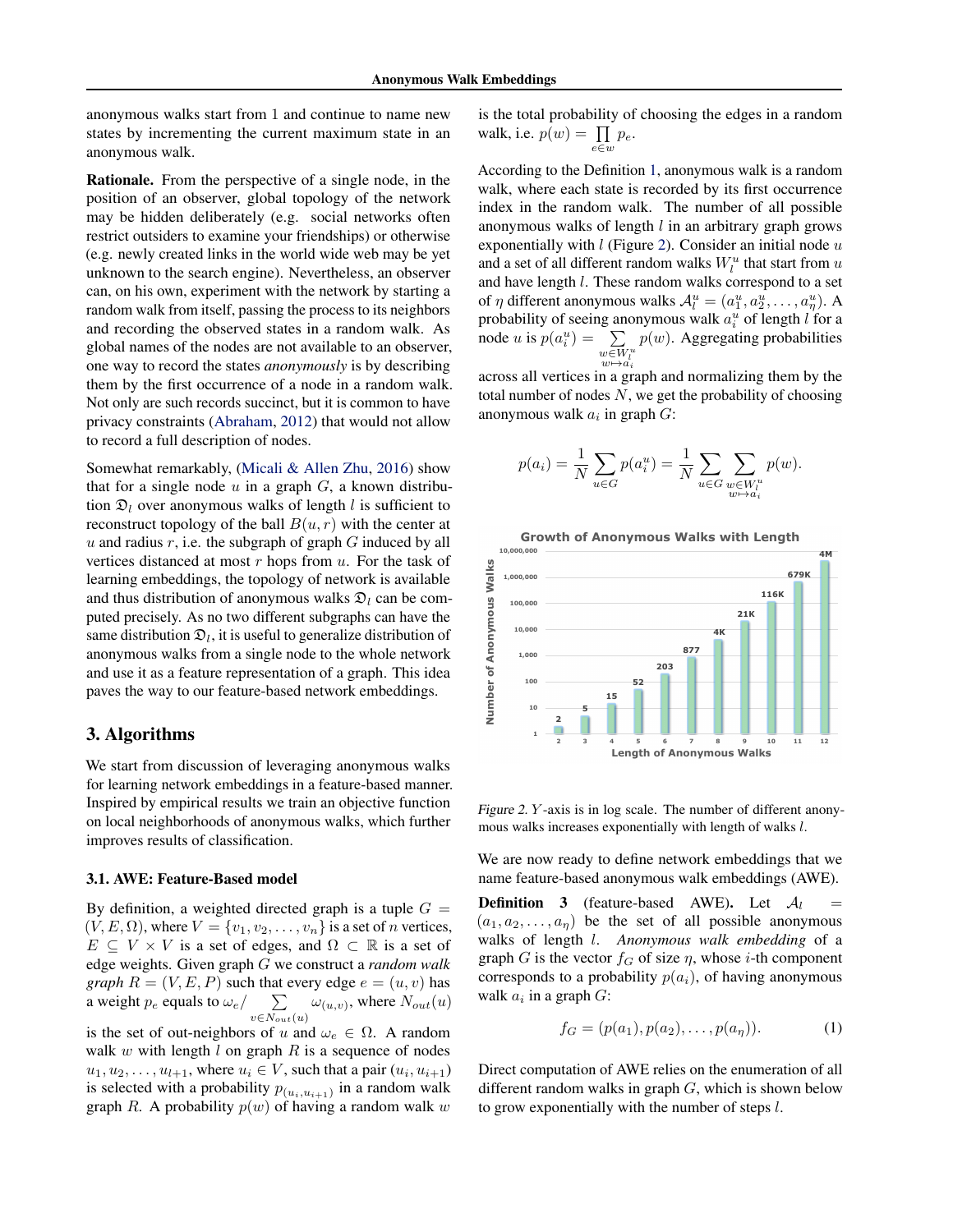<span id="page-3-0"></span>Theorem 1. The running time of Anonymous Walk Em-beddings (eq. [1\)](#page-2-0) is  $\mathcal{O}(nl(d_{in}^{max}(v) \cdot d_{out}^{max}(v))^{l/2})$ , where  $d_{in/out}^{max}$  is the maximum in/out degree in graph G with n vertices.

*Proof.* Let  $k_l$  be the number of random walks of length  $l$ in a directed graph. According to [\(Tubig,](#page-9-0) [2012\)](#page-9-0)  $k_l$  can be bounded by the powers of in- and out-degrees of nodes in G:

$$
k_l^2 \leq (\sum_{v \in G} d_{in}^l(v))(\sum_{v \in G} d_{out}^l(v)).
$$

Hence, the number of random walks in a graph is at most  $n(d_{in}^{max}(v) \cdot d_{out}^{max}(v))^{l/2}$ , where  $d_{in/out}^{max}$  is the maximum in/out degree. As it requires  $\mathcal{O}(l)$  operations to map one random walk of length  $l$  to anonymous walk, the theorem follows. П

Sampling. As complete counting of all anonymous walks in a large graph may be infeasible, we describe a sampling approach to approximate the true distribution. In this fashion, we draw independently a set of  $m$  random walks and calculate its corresponding empirical distribution of anonymous walks. To guarantee that empirical and actual distributions are close with a given confidence, we set the number  $m$  of random walks sufficiently large.

More formally, let  $A_l = (a_1, a_2, \dots, a_n)$  be the set of all possible anonymous walks of length l. For two discrete probability distributions P and Q on set  $A_l$ , define  $L_1$  distance as:

$$
||P - Q||_1 = \sum_{a_i \in A} |P(a_i) - Q(a_i)|
$$

For a graph G let  $\mathfrak{D}_l$  be the actual distribution of anonymous walks  $A_l$  of length l and let  $X^m = (X_1, X_2, \ldots, X_m)$  be i.i.d. random variables drawn from  $\mathfrak{D}_l$ . The empirical distribution  $\mathfrak{D}^m$  of the original distribution  $\mathfrak{D}_l$  is defined as:

$$
\mathfrak{D}^m(i) = \frac{1}{m} \sum_{X_j \in X^m} [X_j = a_i],
$$

where  $\llbracket x \rrbracket = 1$  if x is true and 0 otherwise.

Then, for all  $\varepsilon > 0$  and  $\delta \in [0, 1]$  the number of samples m to satisfy  $P\{\|\mathfrak{D}^m - \mathfrak{D}\|_1 \geq \varepsilon\} \leq \delta$  equals to (from [\(Shervashidze et al.,](#page-8-0) [2009\)](#page-8-0)):

$$
m = \left[\frac{2}{\varepsilon^2} (\log(2^n - 2) - \log(\delta))\right].
$$
 (2)

For example, there are  $\eta = 877$  possible anonymous walks with length  $l = 7$  (Figure [2\)](#page-2-0). If we set  $\varepsilon = 0.5$  and  $\delta = 0.05$ , then  $m = 4888$ . If we decrease  $\varepsilon = 0.1$  and  $\delta = 0.01$ , then the number of samples will increase to 122500.

As transition probabilities for random walks can be preprocessed, sampling of a node in a random walk of length l can be done in  $\mathcal{O}(1)$  via alias method. Hence, the overall running time of sampling approach to compute feature-based anonymous walk embeddings is  $\mathcal{O}(ml)$ .

Our experimental study shows state-of-the-art classification accuracy of feature-based AWE on real datasets. We continue to design data-driven approach that eliminates the sparsity of feature-based embeddings.

#### 3.2. AWE: data-driven model

Our approach for learning network embeddings is analogous to methods for learning paragraph vectors in a text corpus [\(Le & Mikolov,](#page-8-0) [2014\)](#page-8-0). In our case, an anonymous walk is a word, a randomly sampled set of anonymous walks starting from the same node is a set of co-occurring words, and a graph is a document.

Neighborhoods of anonymous walks. To leverage the analogy from NLP, we first need to generate a corpus of cooccurring anonymous walks in a graph G. We define a neighborhood between two anonymous walks of length l if they share the same source node. This is similar to other methods such as shortest-paths co-occurrence in DGK [\(Yanardag &](#page-9-0) [Vishwanathan,](#page-9-0) [2015\)](#page-9-0) and rooted subgraphs neighborhood in graph2vec [\(Narayanan et al.,](#page-8-0) [2017\)](#page-8-0), which proved to be successful in empirical studies. Therefore, we iterate over each vertex  $u$  in a graph  $G$ , sampling  $T$  random walks  $(w_1^u, w_2^u, \dots, w_T^u)$  that start at node u and map to a sequence of co-occurred anonymous walks  $s^u = (a_1^u, a_2^u, \dots, a_T^u)$ , i.e.  $w_i^u \mapsto a_i^u$ . A collection of all  $s^u$  for all vertices  $u \in G$ is a corpus of co-occurred anonymous walks in a graph and is analogous to a collection of sentences in a document.

Training. In this framework, we learn representation vector d of a graph and anonymous walks matrix W (see Figure [3\)](#page-4-0). Vector d has  $1 \times d_g$  size, where  $d_g$  is embedding size of a graph. Matrix W has  $\eta \times d_a$  size, where  $\eta$  is the number of all possible anonymous walks of length l and  $d_a$ is embedding size of anonymous walk. For convenience, we call d as a document vector and W as a word matrix. Each graph corresponds to its vector d and an anonymous walk corresponds to a row in a matrix W. The model tries to predict a target anonymous walk given co-occurring context anonymous walks and a graph.

Formally, a sequence of co-occurred anonymous walks  $s =$  $(a_1, a_2, \ldots, a_T)$  corresponds to vectors  $w_1, w_2, \ldots, w_T$  of matrix  $W$ , and a graph  $G$  corresponds to vector  $d$ . We aim to maximize the average log probability:

$$
\frac{1}{T} \sum_{t=\Delta}^{T-\Delta} \log p(\mathbf{w}_t | \mathbf{w}_{t-\Delta}, \dots, \mathbf{w}_{t+\Delta}, \mathbf{d}), \tag{3}
$$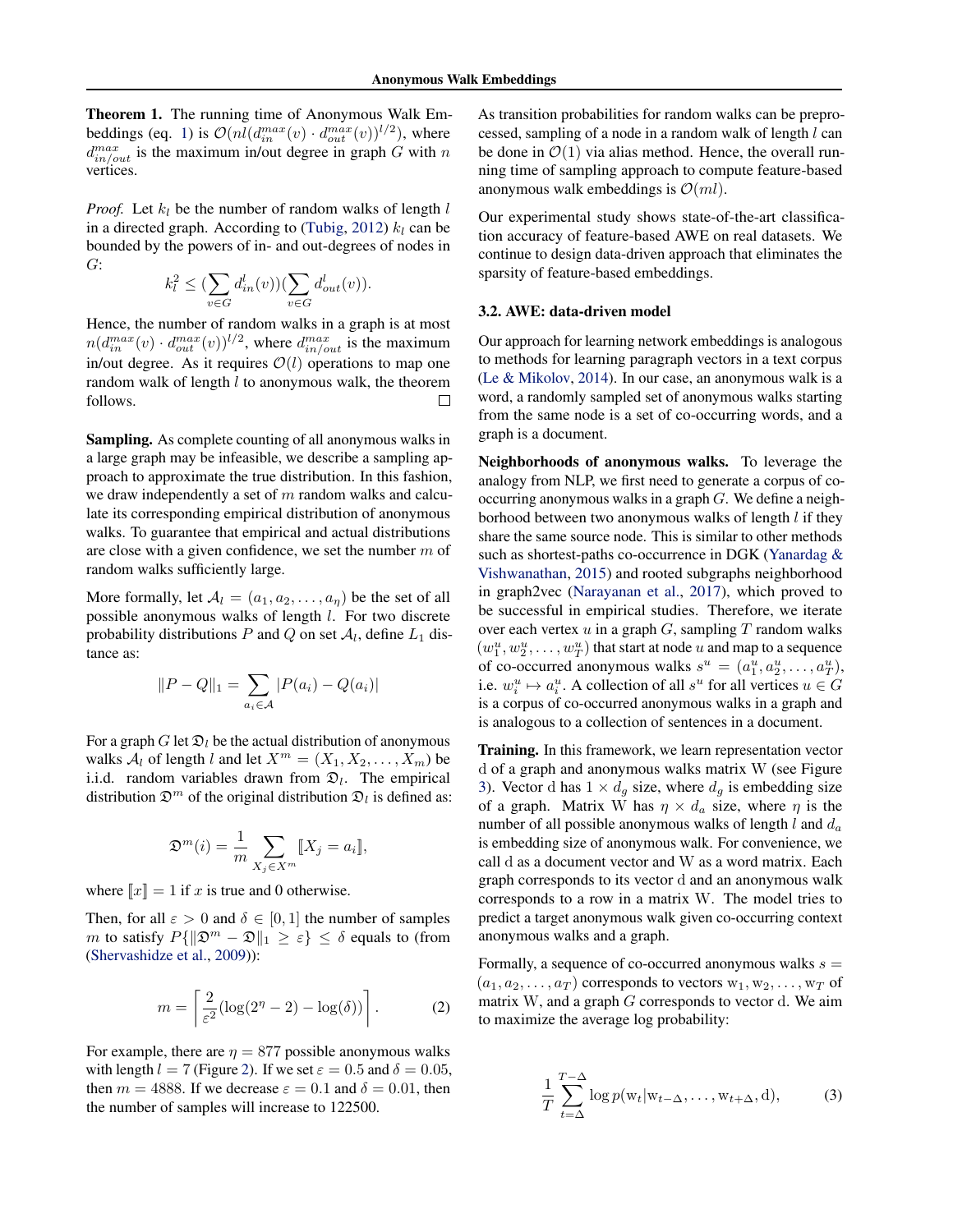<span id="page-4-0"></span>where  $\Delta$  is a window size, i.e. number of context words for each target word. Probability in objective [\(3\)](#page-3-0) is defined via softmax function:

$$
p(\mathbf{w}_t | \mathbf{w}_{t-\Delta}, \dots, \mathbf{w}_{t+\Delta}, \mathbf{d}) = \frac{e^{y(\mathbf{w}_t)}}{\sum_{i=1}^{\eta} e^{y(\mathbf{w}_i)}} \tag{4}
$$

Each  $y(w_t)$  is unnormalized log probability for output word i:

$$
y(\mathbf{w}_t) = b + Uh(\mathbf{w}_{t-\Delta}, \dots, \mathbf{w}_{t+\Delta}, \mathbf{d})
$$

where  $b \in \mathbb{R}$  and  $U \in \mathbb{R}^{d_a+d_g}$  are softmax parameters. Vector  $h$  is constructed by first averaging walk vectors  $w_{t-\Delta}, \ldots, w_{t+\Delta}$  and then concatenating with a graph vector d. The reason is that since anonymous walks are randomly sampled, we average vectors  $w_{t-\Delta}, \ldots, w_{t+\Delta}$  to compensate for the lack of knowledge on the order of walks; and at the same time, the graph vector  $d$  is shared among multiple (context, target) pairs.

To avoid computation of the sum in softmax equation (4), which becomes impractical for large sets of anonymous walks, one can use Hierarchical softmax [\(Mikolov et al.,](#page-8-0) [2013b\)](#page-8-0) or NCE loss functions (Gutmann & Hyvärinen, [2010\)](#page-8-0) to speed up training. In our work, we use sampled softmax [\(Jean et al.,](#page-8-0) [2015\)](#page-8-0) that for each training example picks only a fraction of vocabulary according to a chosen sampling function. One can measure distribution of anonymous walks in a graph via means of definition [1](#page-2-0) and decide on a corresponding sampling function.

At every step of the model, we sample context and target anonymous walks from a graph and compute the gradient error from prediction of target walk and update vectors of context walks and a graph via gradient backpropagation. When given several networks to embed, one can reuse word matrix W across graphs, thereby sharing previously learned embeddings of walks.

Summarizing, after initialization of matrix W for all anonymous walks of length  $l$  and a graph vector  $d$ , the model repeats the following two steps for all nodes in a graph: 1) for sampled co-occurred anonymous walks the model calculates a loss (Eq. [3\)](#page-3-0) of predicting a target walk (one of the sampled anonymous walks) by considering all context walks and a graph; 2) the model updates the vectors of context walks in matrix W and graph vector d via gradient backpropagation. One step of the model is depicted in Figure 3. After using up all sampled corpus, a learned graph vector d is called *anonymous walk embedding*.

Definition 4 (data-driven AWE). *Anonymous walk embedding* of a graph G is a vector representation d learned on a corpus of sampled anonymous walks from a graph G.

So despite the fact that graph and walk vectors are initialized randomly, as an indirect result of predicting a walk in the



Figure 3. A framework for learning data-driven anonymous walk embeddings. Graph is represented by a vector  $d$  and anonymous walks are represented by rows of matrix W. All co-occurring anonymous walks start from the same node in a graph. The goal is to predict a target walk  $w_4$  by its surrounding context walks  $(w_1, w_2, w_3)$  and a graph vector d. We average embeddings of context walks and then concatenate with a graph vector to predict a target vector. Vectors are updated using stochastic gradient descent on a corpus of sampled anonymous walks.

context of other walks and a graph the model also learns feature representations of networks. Intuitively, a graph vector can be thought as a word with a special meaning: it serves as an overall summary for all anonymous walks in the graph.

In our experiments, we show how anonymous walk network embeddings can be used in graph classification problem, demonstrating state-of-the-art performance in classification accuracy.

# 4. Graph Classification

Graph classification is a task to predict a class label of a whole graph and it has found applications in bioinformatics [\(Nikolentzos et al.,](#page-8-0) [2017\)](#page-8-0) and malware detection [\(Narayanan et al.,](#page-8-0) [2017\)](#page-8-0). In this task, given a series of N graphs  $\{G_i\}_{i=1}^N$  and their corresponding labels  $\{L_i\}_{i=1}^N$ , we are asked to train a model m:  $G \mapsto L$  that would efficiently classify new graphs. Two typical approaches to graph classification problem are (1) supervised learning classification algorithms such as PSCN algorithm [\(Niepert et al.,](#page-8-0) [2016\)](#page-8-0) [and \(2\) graph kernel methods such as WL kernel \(Sher-](#page-9-0)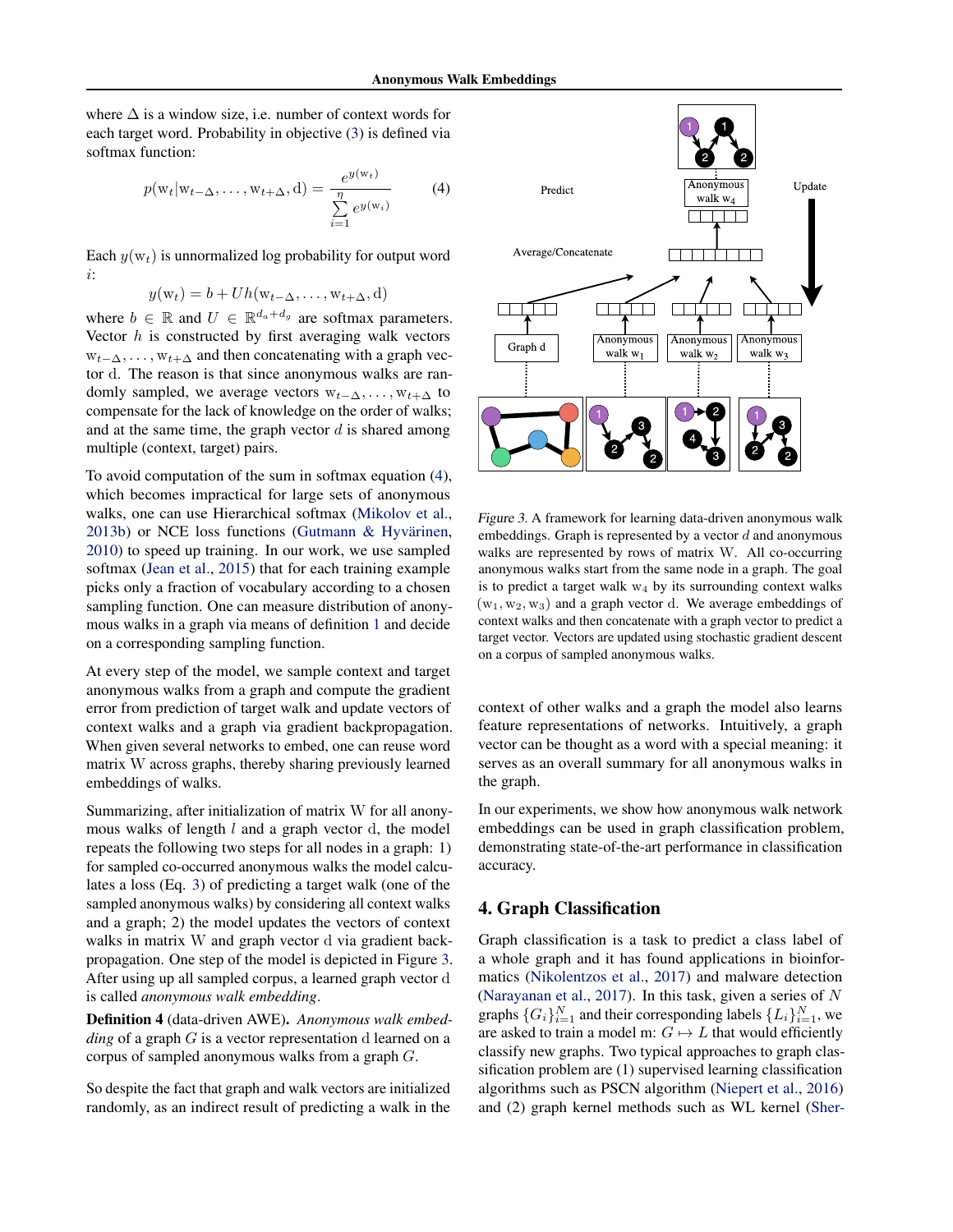[vashidze et al.,](#page-9-0) [2011\)](#page-9-0). As we are interested in designing task-agnostic network embeddings that do not require labeled data during training, we show how to use anonymous walk embeddings in conjunction with kernel methods to perform classification of new graphs. For this we define a kernel function on two graphs.

Definition 5 (Kernel function). *Kernel function* is a symmetric, positive semidefinite function  $k: X \times X \mapsto \mathbb{R}^n$ defined for a non-empty set  $X$ .

When  $X \subseteq \mathbb{R}^n$ , several popular choices of kernel exist (Schölkopf & Smola, [2002\)](#page-8-0):

- Inner product  $k(x, y) = \langle x, y \rangle, \forall x, y \in \mathbb{R}^n$ ,
- Polynomial  $k(x, y) = (\langle x, y \rangle + c)^d$ ,  $\forall x, y \in \mathbb{R}^n$ ,

• RBF 
$$
k(x, y) = \exp(-\frac{\|x - y\|_2^2}{2\sigma^2}), \forall x, y \in \mathbb{R}^n
$$
.

With network embeddings, it is then easy to define a kernel function on two graphs:

$$
K(G_1, G_2) = k(f(G_1), f(G_2)),
$$
\n(5)

where  $f(G_i)$  is an embedding of a graph  $G_i$  and  $k: (x, y) \mapsto$  $\mathbb{R}^n$  is a kernel function.

To train a graph classifier m one can then construct a square kernel matrix K for training data  $G_1, G_2, \ldots, G_N$ and feed this matrix to a kernelized algorithm such as SVM. Every element of kernel matrix equals to:  $\mathcal{K}_{ij} =$  $K(G_i, G_j)$ . For classifying new test instance  $G_{\tau}$ , one would first compute graph kernels with training instances  $(K(G_1, G_{\tau}), K(G_2, G_{\tau}), \ldots, K(G_N, G_{\tau}))$  and provide it to a trained classifier m.

In our experiments, we use anonymous walk embeddings to compute kernel matrices and show that kernelized SVM classifier achieves top performance comparing to more complex state-of-the-art models.

## 5. Experiments

We evaluate our embeddings on the task of graph classification for variety of widely-used datasets.

Datasets. We evaluate performance on two sets of graphs. One set contains *unlabeled* graph data and is related to social networks [\(Yanardag & Vishwanathan,](#page-9-0) [2015\)](#page-9-0). Another set contains graphs with labels on node and/or edges and originates from bioinformatics [\(Shervashidze et al.,](#page-9-0) [2011\)](#page-9-0). Statistics of these ten graph datasets presented in Table 1.

Evaluation. We train a multiclass SVM classifier with onevs-one scheme. We perform a 10-fold cross-validation and for each fold we estimate SVM parameter  $C$  from the range

[0.001, 0.01, 0.1, 1, 10] using validation set. This process is repeated 10 times and an average accuracy is reported, i.e. the average number of correctly classified test graphs.

Table 1. Graph datasets used in classification experiments. The columns are: Name of dataset, Number of graphs, Number of classes (maximum number of graphs in a class), Average number of nodes/edges.

| <b>Dataset</b> | Source | Graphs | Classes   | <b>Nodes</b> | Edges   |
|----------------|--------|--------|-----------|--------------|---------|
|                |        |        | (Max)     | Avg.         | Avg.    |
| <b>COLLAB</b>  | Social | 5000   | 3(2600)   | 74.49        | 4914.99 |
| <b>IMDB-B</b>  | Social | 1000   | 2(500)    | 19.77        | 193.06  |
| <b>IMDB-M</b>  | Social | 1500   | 3(500)    | 13           | 131.87  |
| $RE-B$         | Social | 2000   | 2(1000)   | 429.61       | 995.50  |
| $RE-M5K$       | Social | 4999   | 5(1000)   | 508.5        | 1189.74 |
| $RE-M12K$      | Social | 12000  | 11 (2592) | 391.4        | 913.78  |
| Enzymes        | Bio    | 600    | 6(100)    | 32.6         | 124.3   |
| DD             | Bio    | 1178   | 2(691)    | 284.31       | 715.65  |
| Mutag          | Bio    | 188    | 2(125)    | 17.93        | 19.79   |

Competitors. PSCN is a convolutional neural network algorithm [\(Niepert et al.,](#page-8-0) [2016\)](#page-8-0) with size of receptive field equals to 10. PSCN is the state-of-the-art instance of neural network algorithms, which has achieved strong classification accuracy in many datasets, and we use the best reported accuracy for these algorithms. GK is a graphlet kernel [\(Sher](#page-8-0)[vashidze et al.,](#page-8-0) [2009\)](#page-8-0) and DGK is a deep graphlet kernel [\(Yanardag & Vishwanathan,](#page-9-0) [2015\)](#page-9-0) with graphlet size equals to 7. WL is Weisfeiler-Lehman graph kernel algorithm [\(Shervashidze et al.,](#page-9-0) [2011\)](#page-9-0) with height of subtree pattern equals to 7. WL proved consistenly strong results comparing to other graph kernels and supervised algorithms. ER is exponential random walk kernel (Gärtner et al., [2003\)](#page-8-0) with exponent equals to  $0.5$  and kR is  $k$ -step random walk kernel with  $k = 3$  [\(Sugiyama & Borgwardt,](#page-9-0) [2015\)](#page-9-0).

Setup. For feature-based anonymous walk embeddings (Def. [1\)](#page-2-0), we choose length  $l$  of walks from the range  $[2, 3, \ldots, 10]$  and approximate actual distribution of anony-mous walks using sampling equation [\(2\)](#page-3-0) with  $\varepsilon = 0.1$  and  $\delta = 0.05$ .

For data-driven anonymous walk embeddings (Def. [4\)](#page-4-0), we set length of walks  $l = 10$  to generate a corpus of cooccurred anonymous walks. We run gradient descent with 100 iterations for 100 epochs with batch size that we vary from the range [100, 500, 1000, 5000, 10000]. Context walks are drawn from a window, which size varies in the range [2, 4, 8, 16]. The embedding size of walks and graphs  $d_a$  and  $d_g$  equals to 128. Finally, candidate sampling function for softmax equation [\(4\)](#page-4-0) chooses uniform or loguniform distribution of sampled classes.

To perform classification, we compute a kernel matrix, where Inner product, Polynomial, and RBF kernels are tested. For RBF kernel function we choose parameter  $\sigma$  from the range  $[10^{-5}, 10^{-4}, \ldots, 1, 10]$ ; for Polynomial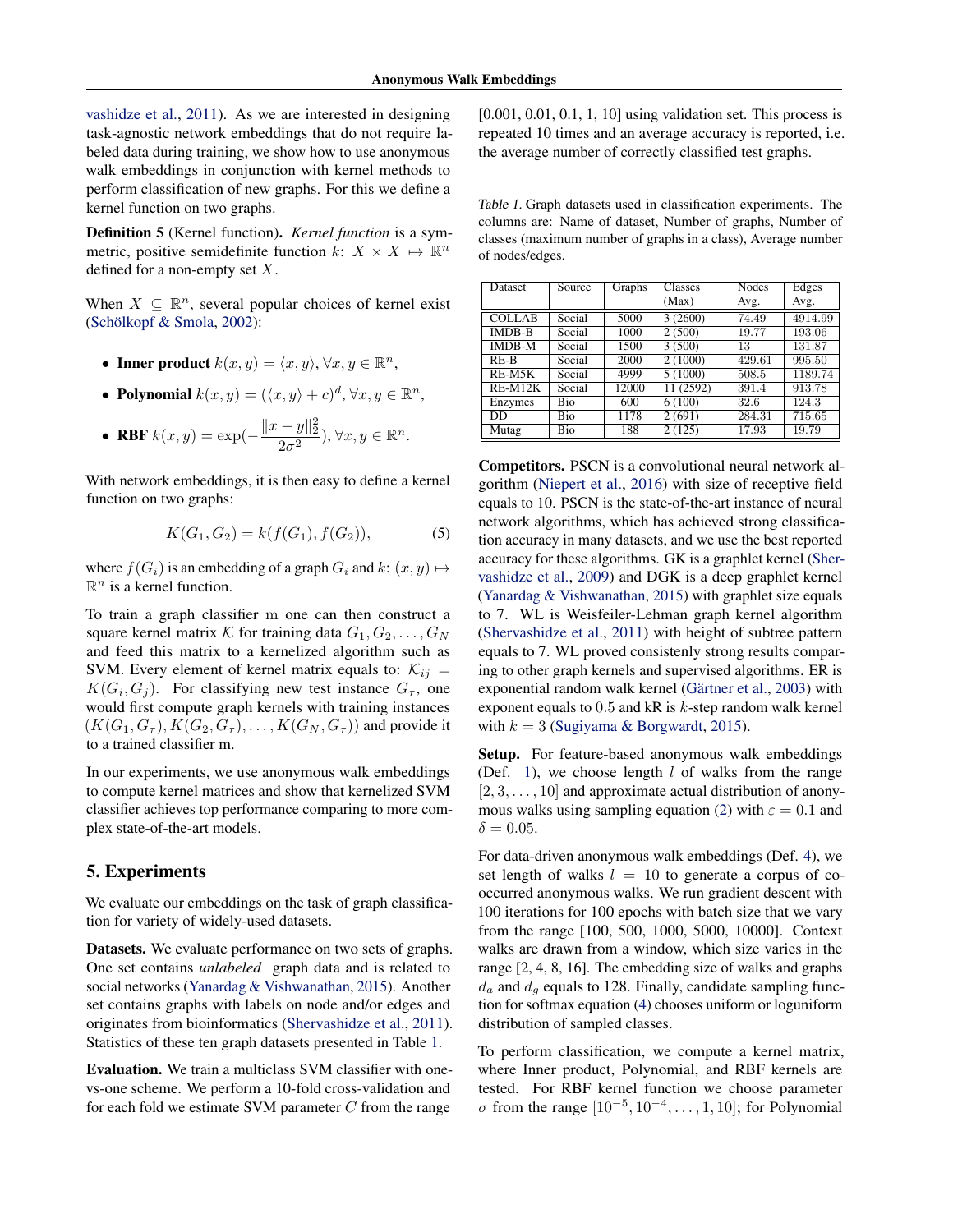function we set  $c = 0$  and  $d = 2$ . We run the experiments on a machine with Intel(R) Xeon(R) CPU E5-2680 v4 @ 2.40GHz and  $32GB$  RAM<sup>1</sup>. We refer to our algorithms as AWE (DD) and AWE (FB) for data-driven and feature-based approaches correspondingly.

Classification results. Table [2](#page-7-0) presents results on classification accuracy for Social unlabeled datasets. AWE approaches are consistently at the top, sharing top-2 results for all six social datasets, despite being unsupervised approach unlike PSCN. At the same time, Table [4](#page-7-0) shows accuracy results for labeled bio datasets. Note that AWE are learned using only topology of the network and not node/edge labels. In this setting, embeddings obtained by AWE (FB) approach achieves competitive performance for the labeled datasets.

### Overall observations.

- Tables [2](#page-7-0) and [4](#page-7-0) demonstrate that AWE is competitive to supervised state-of-the-art solutions in graph classification task. Importantly, even with simple classifiers such as SVM, AWE increases classification accuracy comparing to other more complex neural network models. Likewise, just comparing graph kernels, we can see that anonymous walks is at the top with tranditional graph objects such as graphlets (GK kernel) or subtree patterns (WL kernel).
- While feature-based and data-driven approaches are different in nature, the resulted classification accuracy is close across many datasets. As such, only on RE-B dataset data-driven approach has more than 5% increase in the accuracy. In practice, we found that using feature-based approach for small length  $l$  (e.g.  $\leq$  10) produces competitive results, while data-driven approach works best for large number of iterations and length l.
- Polynomial and RBF kernel functions bring nonlinearity to the classification algorithm and are able to learn more complex classification boundaries. Table [3](#page-7-0) shows that RBF and Polynomial kernels are well suited for feature-based and data-driven models respectively.

Scalability. To test for scalability, we learn network representations using AWE (DD) algorithm for Erdos-Renyi graphs with increasing sizes from  $[10, 10^1, 10^2, 10^3, 10^4,$  $3 \cdot 10^4$ ]. For each size we construct 10 Erdos-Renyi graphs with  $\mu = np \in [2, 3, 4, 5]$ , where *n* is the number of nodes and  $p$  is the probability of having an edge between two arbitrary nodes. In that case, a graph has  $m \propto \mu n$  edges. We average time to train AWE (DD) embeddings across 10 graphs for every n and  $\mu$ . Our setup: size of embeddings equals to 128, batch size equals to 100, window size equals to 100. We run AWE (DD) model for 100 iterations in one epoch. In Figure 4, we empirically observe that the model to learn AWE (DD) network representations scales to networks with tens of thousands of nodes and edges and requires no more than a few seconds to map a graph to a vector.



Figure 4. Average running time to generate anonymous walk embedding for Erdos-Renyi graphs, with  $\mu = np \in [2, 3, 4, 5]$  where  $n$  is the number of nodes and  $p$  is probability parameter of Erdos-Renyi model. X-axis is in log scale.

Intuition behind performance. There is a couple of factors that leads anonymous walk embeddings to state-of-theart performance in graph classification task. First, the use of anonymous walks is backed up by a recent discovery that, under certain condition, distribution of anonymous walks of a single node is sufficient to reconstruct a topology of the ball around a node. Hence, at least on a level of a single node, distribution of anonymous walk serves as a unique representation of subgraphs in a network. Second, data-driven approach reuses hitherto learned embeddings matrix W in previous iterations for learning embeddings of new graph instances. Therefore one can think of anonymous walks as words that have semantic meaning unified across all graphs. While learning graph embeddings, we simultaneously learn the meaning of different anonymous walks, which provides extra information for our model.

### 6. Related Work

Network representations were first studied in the context of graph kernels (Gärtner et al., [2003\)](#page-8-0) and then have become a separate topic that found numerous applications beyond graph classification [\(Cai et al.,](#page-8-0) [2017\)](#page-8-0). Our feature-based embeddings originate from learning distribution on anonymous walks in a graph and is alike to the approach of graph kernels. Embeddings based on graph kernels include Ran-

 $1C$ ode can be found at https://qithub.com/nd7141/ [AWE](https://github.com/nd7141/AWE)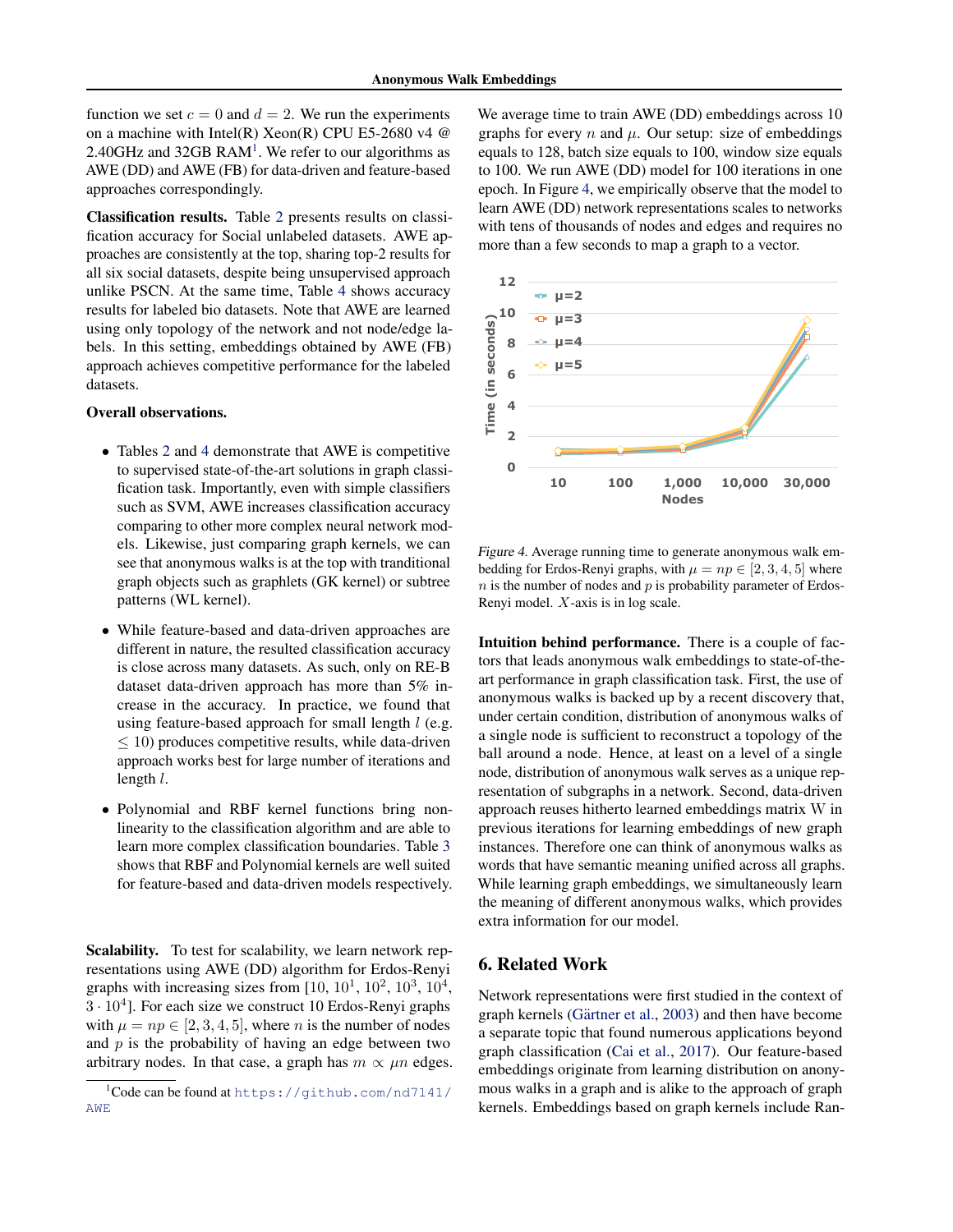Anonymous Walk Embeddings

|           | Algorithm   | <b>IMDB-M</b>               | $IMDB-B$         | <b>COLLAB</b>    | $RE-B$           | RE-M5K           | $RE-M12K$        |
|-----------|-------------|-----------------------------|------------------|------------------|------------------|------------------|------------------|
| <b>DD</b> | AWE (DD)    | $\overline{51.54 \pm 3.61}$ | $74.45 \pm 5.83$ | $73.93 \pm 1.94$ | $87.89 + 2.53$   | $50.46 \pm 1.91$ | $39.20 \pm 2.09$ |
|           | <b>PSCN</b> | $45.23 \pm 2.84$            | $71.00 \pm 2.29$ | $72.60 \pm 2.15$ | $86.30 \pm 1.58$ | $49.10 \pm 0.70$ | $41.32 \pm 0.32$ |
|           | DGK         | $44.55 \pm 0.52$            | $66.96 \pm 0.56$ | $73.09 \pm 0.25$ | $78.04 \pm 0.39$ | $41.27 \pm 0.18$ | $32.22 \pm 0.10$ |
| FB.       | AWE (FB)    | $51.58 \pm 4.66$            | $73.13 \pm 3.28$ | $70.99 \pm 1.49$ | $82.97 + 2.86$   | $54.74 \pm 2.93$ | $41.51 \pm 1.98$ |
|           | <b>WL</b>   | $49.33 \pm 4.75$            | $73.4 \pm 4.63$  | $79.02 \pm 1.77$ | $81.1 \pm 1.9$   | $49.44 \pm 2.36$ | $38.18 \pm 1.3$  |
|           | <b>GK</b>   | $\sqrt{43.89 \pm 0.38}$     | $65.87 \pm 0.98$ | $72.84 \pm 0.28$ | $65.87 \pm 0.98$ | $41.01 \pm 0.17$ | $31.82 \pm 0.08$ |
|           | ER          | OM                          | $64.00 \pm 4.93$ | OM               | OOM              | <b>OOM</b>       | <b>OOM</b>       |
|           | kR          | $34.47 \pm 2.42$            | $45.8 \pm 3.45$  | <b>OOM</b>       | OOM              | <b>OOM</b>       | <b>OOM</b>       |

<span id="page-7-0"></span>Table 2. Comparison of classification accuracy (mean  $\pm$  std., %) in Social datasets. Top-2 results are in **bold**. OOM is out-of-memory.

Table 3. Kernel function comparison in classification task (%).

| Algorithm                         | <b>IMDB-M</b> | <b>COLLAB</b> | $RE-B$ |
|-----------------------------------|---------------|---------------|--------|
| AWE (DD) RBF                      | 50.73         | 73.93         | 87.89  |
| AWE (DD) Inner                    | 51.54         | 73.77         | 84.82  |
| AWE (DD) Poly                     | 45.32         | 70.45         | 79.35  |
| AWE (FB) RBF                      | 51.58         | 70.99         | 82.97  |
| <b>AWE</b> (FB) Inner             | 46.45         | 69.60         | 76.83  |
| $\overline{\text{AWE (FB) Poly}}$ | 46.57         | 64.3          | 67.22  |

Table 4. Classification accuracy (%) in labeled Bio datasets.

| Algorithm   | Enzymes          | DD               | Mutag                       |  |
|-------------|------------------|------------------|-----------------------------|--|
| <b>AWE</b>  | $35.77 \pm 5.93$ | $71.51 \pm 4.02$ | $87.87 \pm 9.76$            |  |
| <b>PSCN</b> |                  | $77.12 + 2.41$   | $\overline{92.63 \pm 4.21}$ |  |
| DGK         | $27.08 \pm 0.79$ |                  | $82.66 \pm 1.45$            |  |
| WL.         | $53.15 + 1.14$   | $77.95 \pm 0.70$ | $80.72 \pm 3.00$            |  |
| <b>GK</b>   | $32.70 \pm 1.20$ | $78.45 \pm 0.26$ | $81.58 \pm 2.11$            |  |
| ER          | $14.97 \pm 0.28$ | OM               | $71.89 \pm 0.66$            |  |
| kR          | $30.01 \pm 1.01$ | OOM              | $80.05 \pm 1.64$            |  |

dom Walk (Gärtner et al., [2003\)](#page-8-0), Graphlet [\(Shervashidze](#page-8-0) [et al.,](#page-8-0) [2009\)](#page-8-0), Weisfeiler-Lehman [\(Shervashidze et al.,](#page-9-0) [2011\)](#page-9-0), Shortest-Path [\(Borgwardt & Kriegel,](#page-8-0) [2005\)](#page-8-0) decompositions and all can be summarized as an instance of R-convolution framework [\(Haussler,](#page-8-0) [1999\)](#page-8-0).

Distributed representations have become trendy after significant achievements in NLP applications [\(Mikolov et al.,](#page-8-0) [2013a;b\)](#page-8-0). Our data-driven network embeddings stem from paragraph-vector distributed-memory model [\(Le & Mikolov,](#page-8-0) [2014\)](#page-8-0) that has become successful in learning document representations. Other related approaches include Deep Graph Kernel [\(Yanardag & Vishwanathan,](#page-9-0) [2015\)](#page-9-0) that learns a matrix for graph kernel that encodes relationship between substructures; PSCN [\(Niepert et al.,](#page-8-0) [2016\)](#page-8-0) and 2D CNN [\(Tixier](#page-9-0) [et al.,](#page-9-0) [2017\)](#page-9-0) algorithms that learn convolutional neural networks on graphs; graph2vec [\(Narayanan et al.,](#page-8-0) [2017\)](#page-8-0) learns network embeddings by extracting rooted subgraphs and training on skipgram negative sampling model [\(Mikolov](#page-8-0) [et al.,](#page-8-0) [2013b\)](#page-8-0); FGSD [\(Verma & Zhang,](#page-9-0) [2017\)](#page-9-0) that constructs feature vector from the histogram of the multiset of node pairwise distances. [\(Cai et al.,](#page-8-0) [2017\)](#page-8-0) provides a more comprehensive list of graph embeddings. Besides this, there is a list of aggregation techniques of node embeddings for the purpose of graph classification [\(Hamilton et al.,](#page-8-0) [2017\)](#page-8-0).

# 7. Conclusion

We described two unsupervised algorithms to compute network vector representations using anonymous walks. In the first approach, we use distribution of anonymous walks as a network embedding. As the exact calculation of network embeddings can be expensive we demonstrate how one can sample walks in a graph to approximate actual distribution with a given confidence. Next, we show how one can learn distributed graph representations in a data-driven manner, similar to learning paragraph vectors in NLP.

In our experiments, we show that our network embeddings even with simple SVM classifier achieve increase in classification accuracy comparing to state-of-the-art supervised neural network methods and graph kernels. This demonstrates that representation of your data can be more promising subject to study than the type and architecture of your predictive model.

Although the focus of this work was in representation of networks, AWE algorithm can be used to learn node, edge, or any subgraph representations by replacing graph vector with a corresponding subgraph vector. In all graph and subgraph representations, we expect data-driven approach to be a strong alternative to feature-based methods.

# 8. Acknowledgement

This work was supported by the Ministry of Education and Science of the Russian Federation (Grant no. 14.756.31.0001) and by the Skoltech NGP Program No. 1-NGP-1567 Simulation and Transfer Learning for Deep 3D Geometric Data Analysis (a Skoltech-MIT joint project).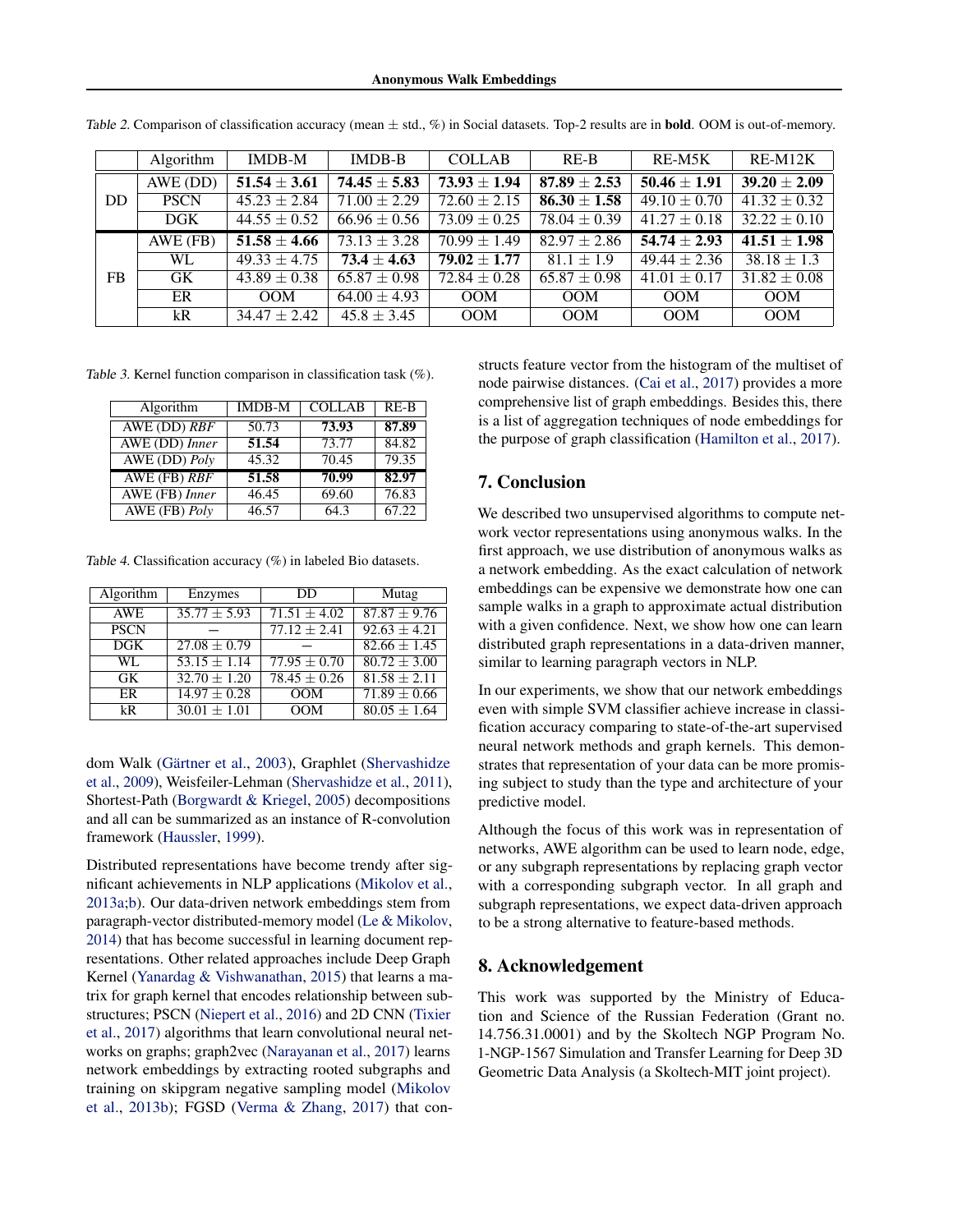## <span id="page-8-0"></span>References

- Abraham, A. *Computational Social Networks: Security and Privacy*. Springer Publishing Company, Incorporated, 2012.
- Babai, L. Graph isomorphism in quasipolynomial time [extended abstract]. In *Proceedings of the 48th Annual ACM SIGACT Symposium on Theory of Computing, STOC 2016, Cambridge, MA, USA, June 18-21, 2016*, pp. 684– 697, 2016.
- Bengio, Y., Ducharme, R., Vincent, P., and Janvin, C. A neural probabilistic language model. *Journal of Machine Learning Research*, 3:1137–1155, 2003.
- Borgwardt, K. M. and Kriegel, H. Shortest-path kernels on graphs. In *Proceedings of the 5th IEEE International Conference on Data Mining (ICDM 2005), 27-30 November 2005, Houston, Texas, USA*, pp. 74–81, 2005.
- Cai, H., Zheng, V. W., and Chang, K. C. A comprehensive survey of graph embedding: Problems, techniques and applications. *CoRR*, abs/1709.07604, 2017. URL [http:](http://arxiv.org/abs/1709.07604) [//arxiv.org/abs/1709.07604](http://arxiv.org/abs/1709.07604).
- Cao, S., Lu, W., and Xu, Q. Deep neural networks for learning graph representations. In *Proceedings of the Thirtieth AAAI Conference on Artificial Intelligence, February 12- 17, 2016, Phoenix, Arizona, USA.*, pp. 1145–1152, 2016.
- Gärtner, T., Flach, P. A., and Wrobel, S. On graph kernels: Hardness results and efficient alternatives. In *Computational Learning Theory and Kernel Machines, 16th Annual Conference on Computational Learning Theory and 7th Kernel Workshop, COLT/Kernel 2003, Washington, DC, USA, August 24-27, 2003, Proceedings*, pp. 129–143, 2003.
- Gutmann, M. and Hyvärinen, A. Noise-contrastive estimation: A new estimation principle for unnormalized statistical models. In *Proceedings of the Thirteenth International Conference on Artificial Intelligence and Statistics, AISTATS 2010, Chia Laguna Resort, Sardinia, Italy, May 13-15, 2010*, pp. 297–304, 2010.
- Hamilton, W. L., Ying, R., and Leskovec, J. Representation learning on graphs: Methods and applications. *IEEE Data Eng. Bull.*, 40(3):52–74, 2017.
- Haussler, D. Convolution kernels on discrete structures. Technical report, 1999.
- Jean, S., Cho, K., Memisevic, R., and Bengio, Y. On using very large target vocabulary for neural machine translation. In *ACL 2015*, pp. 1–10, 2015.
- Le, Q. V. and Mikolov, T. Distributed representations of sentences and documents. In *Proceedings of the 31th International Conference on Machine Learning, ICML 2014, Beijing, China, 21-26 June 2014*, pp. 1188–1196, 2014.
- Micali, S. and Allen Zhu, Z. Reconstructing markov processes from independent and anonymous experiments. *Discrete Applied Mathematics*, 200:108–122, 2016.
- Mikolov, T., Chen, K., Corrado, G., and Dean, J. Efficient estimation of word representations in vector space. *CoRR*, 2013a. URL [http://arxiv.org/](http://arxiv.org/abs/1301.3781) [abs/1301.3781](http://arxiv.org/abs/1301.3781).
- Mikolov, T., Sutskever, I., Chen, K., Corrado, G. S., and Dean, J. Distributed representations of words and phrases and their compositionality. In *Advances in Neural Information Processing Systems NIPS*, pp. 3111–3119, 2013b.
- Monti, F., Boscaini, D., Masci, J., Rodola, E., Svoboda, J., ` and Bronstein, M. M. Geometric deep learning on graphs and manifolds using mixture model cnns. In *2017 IEEE Conference on Computer Vision and Pattern Recognition, CVPR 2017, Honolulu, HI, USA, July 21-26, 2017*, pp. 5425–5434, 2017.
- Narayanan, A., Chandramohan, M., Venkatesan, R., Chen, L., Liu, Y., and Jaiswal, S. graph2vec: Learning distributed representations of graphs. In *Proceedings of the 13th International Workshop on Mining and Learning with Graphs (MLG)*, 2017.
- Niepert, M., Ahmed, M., and Kutzkov, K. Learning convolutional neural networks for graphs. In *Proceedings of the 33nd International Conference on Machine Learning, ICML 2016, New York City, NY, USA, June 19-24, 2016*, pp. 2014–2023, 2016.
- Nikolentzos, G., Meladianos, P., and Vazirgiannis, M. Matching node embeddings for graph similarity. In *Proceedings of the Thirty-First AAAI Conference on Artificial Intelligence, February 4-9, 2017, San Francisco, California, USA.*, pp. 2429–2435, 2017.
- Schölkopf, B. and Smola, A. J. *Learning with Kernels: support vector machines, regularization, optimization, and beyond*. Adaptive computation and machine learning series. MIT Press, 2002.
- Shervashidze, N., Vishwanathan, S. V. N., Petri, T., Mehlhorn, K., and Borgwardt, K. M. Efficient graphlet kernels for large graph comparison. In *Proceedings of the Twelfth International Conference on Artificial Intelligence and Statistics, AISTATS 2009, Clearwater Beach, Florida, USA, April 16-18, 2009*, pp. 488–495, 2009.